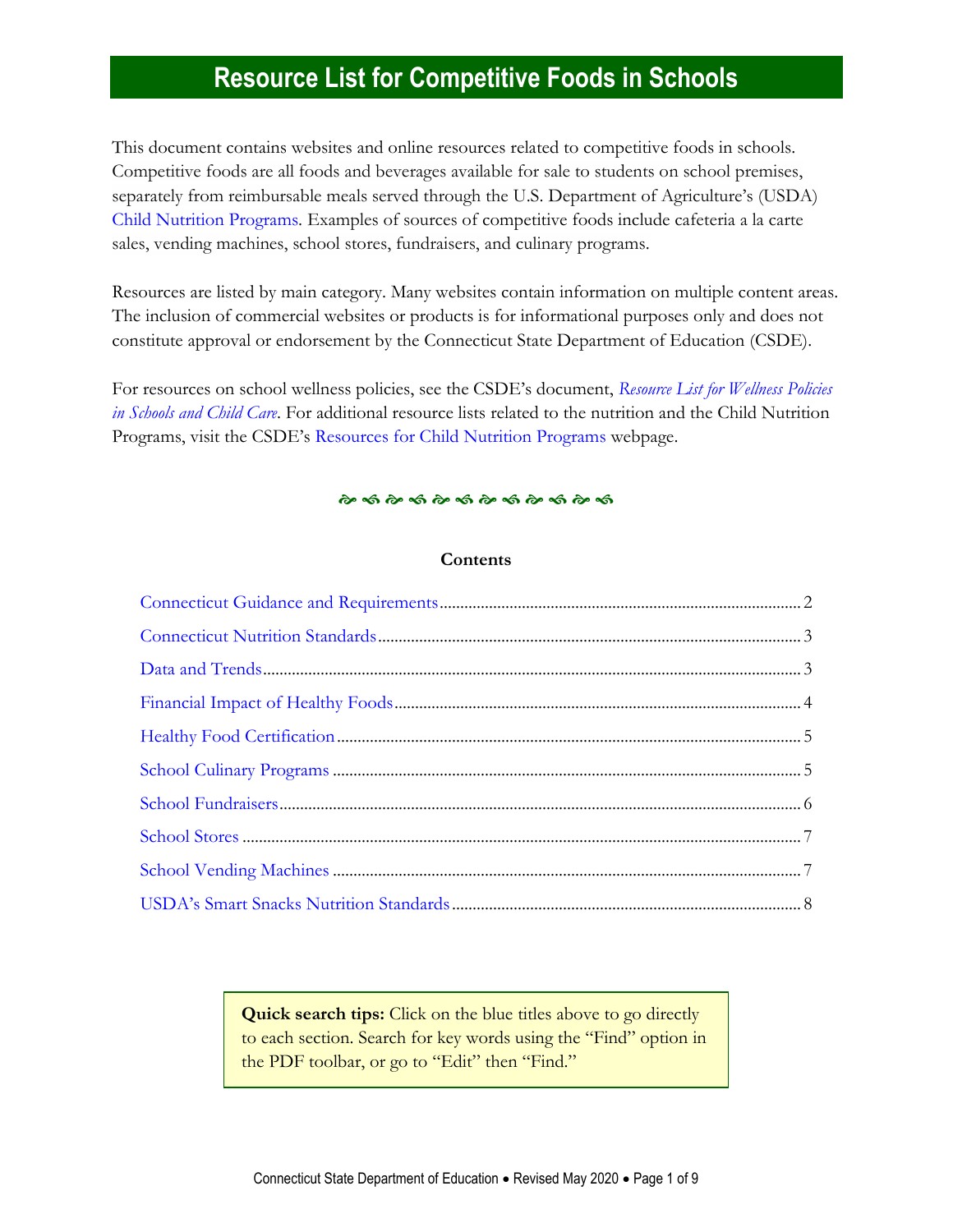#### <span id="page-1-0"></span>**Connecticut Guidance and Requirements**

- Allowable Beverages in Connecticut Public Schools (CSDE): <https://portal.ct.gov/-/media/SDE/Nutrition/CompFoods/AllowableBeverages.pdf>
- Beverage Requirements (CSDE):<https://portal.ct.gov/SDE/Nutrition/Beverage-Requirements>
- Beverage Requirements for Connecticut Public Schools (PowerPoint Presentation) (CSDE): <https://portal.ct.gov/-/media/SDE/Nutrition/CompFoods/BeveragesPresentation.pdf>
- Competitive Foods in Schools (CSDE):<https://portal.ct.gov/SDE/Nutrition/Competitive-Foods>
- Connecticut Competitive Foods Regulations: <https://portal.ct.gov/-/media/SDE/Nutrition/CompFoods/CTCompFoodRegulation.pdf>
- Guide to Competitive Foods in HFC Public Schools (CSDE): <https://portal.ct.gov/-/media/SDE/Nutrition/CompFoods/CompetitiveFoodsGuideHFC.pdf>
- Guide to Competitive Foods in Non-HFC Public Schools (CSDE): [https://portal.ct.gov/-](https://portal.ct.gov/-%20/media/SDE/Nutrition/CompFoods/CompetitiveFoodsGuideNonHFC.pdf) [/media/SDE/Nutrition/CompFoods/CompetitiveFoodsGuideNonHFC.pdf](https://portal.ct.gov/-%20/media/SDE/Nutrition/CompFoods/CompetitiveFoodsGuideNonHFC.pdf)
- Guide to Competitive Foods in Private Schools and Residential Child Care Institutions (CSDE): [https://portal.ct.gov/-](https://portal.ct.gov/-%20/media/SDE/Nutrition/CompFoods/CompetitiveFoodsPrivateRCCI.pdf) [/media/SDE/Nutrition/CompFoods/CompetitiveFoodsPrivateRCCI.pdf](https://portal.ct.gov/-%20/media/SDE/Nutrition/CompFoods/CompetitiveFoodsPrivateRCCI.pdf)
- Requirements for Competitive Foods in Non-HFC Public Schools (CSDE): <https://portal.ct.gov/-/media/SDE/Nutrition/HFC/RequirementsNonHFC.pdf>
- Requirements for Competitive Foods in Private Schools and RCCIs (CSDE): <https://portal.ct.gov/-/media/SDE/Nutrition/HFC/RequirementsPrivate.pdf>
- Resources for Healthy Foods and Beverages in Schools (CSDE): <https://portal.ct.gov/-/media/SDE/Nutrition/HFC/ResourcesHealthyFB.pdf>
- Section 10-215b-1 of the Regulations of Connecticut State Agencies: Competitive foods: [https://eregulations.ct.gov/eRegsPortal/Browse/RCSA/Title\\_10Subtitle\\_10-215bSection\\_10-](https://eregulations.ct.gov/eRegsPortal/Browse/RCSA/Title_10Subtitle_10-215bSection_10-215b-1/) [215b-1/](https://eregulations.ct.gov/eRegsPortal/Browse/RCSA/Title_10Subtitle_10-215bSection_10-215b-1/)
- Section 10-215b-23 of the Regulations of Connecticut State Agencies: Accrual of income: [https://eregulations.ct.gov/eRegsPortal/Browse/RCSA/Title\\_10Subtitle\\_10-215bSection\\_10-](https://eregulations.ct.gov/eRegsPortal/Browse/RCSA/Title_10Subtitle_10-215bSection_10-215b-23/) [215b-23/](https://eregulations.ct.gov/eRegsPortal/Browse/RCSA/Title_10Subtitle_10-215bSection_10-215b-23/)
- Summary Chart: Federal and State Requirements for Competitive Foods in Non-HFC Public Schools (CSDE): [https://portal.ct.gov/-](https://portal.ct.gov/-/media/SDE/Nutrition/CompFoods/SummaryChartNonHFC.pdf) [/media/SDE/Nutrition/CompFoods/SummaryChartNonHFC.pdf](https://portal.ct.gov/-/media/SDE/Nutrition/CompFoods/SummaryChartNonHFC.pdf)
- Summary Chart: Federal and State Requirements for Competitive Foods in Private Schools and RCCIs (CSDE): [https://portal.ct.gov/-](https://portal.ct.gov/-/media/SDE/Nutrition/CompFoods/SummaryChartPrivateRCCI.pdf) [/media/SDE/Nutrition/CompFoods/SummaryChartPrivateRCCI.pdf](https://portal.ct.gov/-/media/SDE/Nutrition/CompFoods/SummaryChartPrivateRCCI.pdf)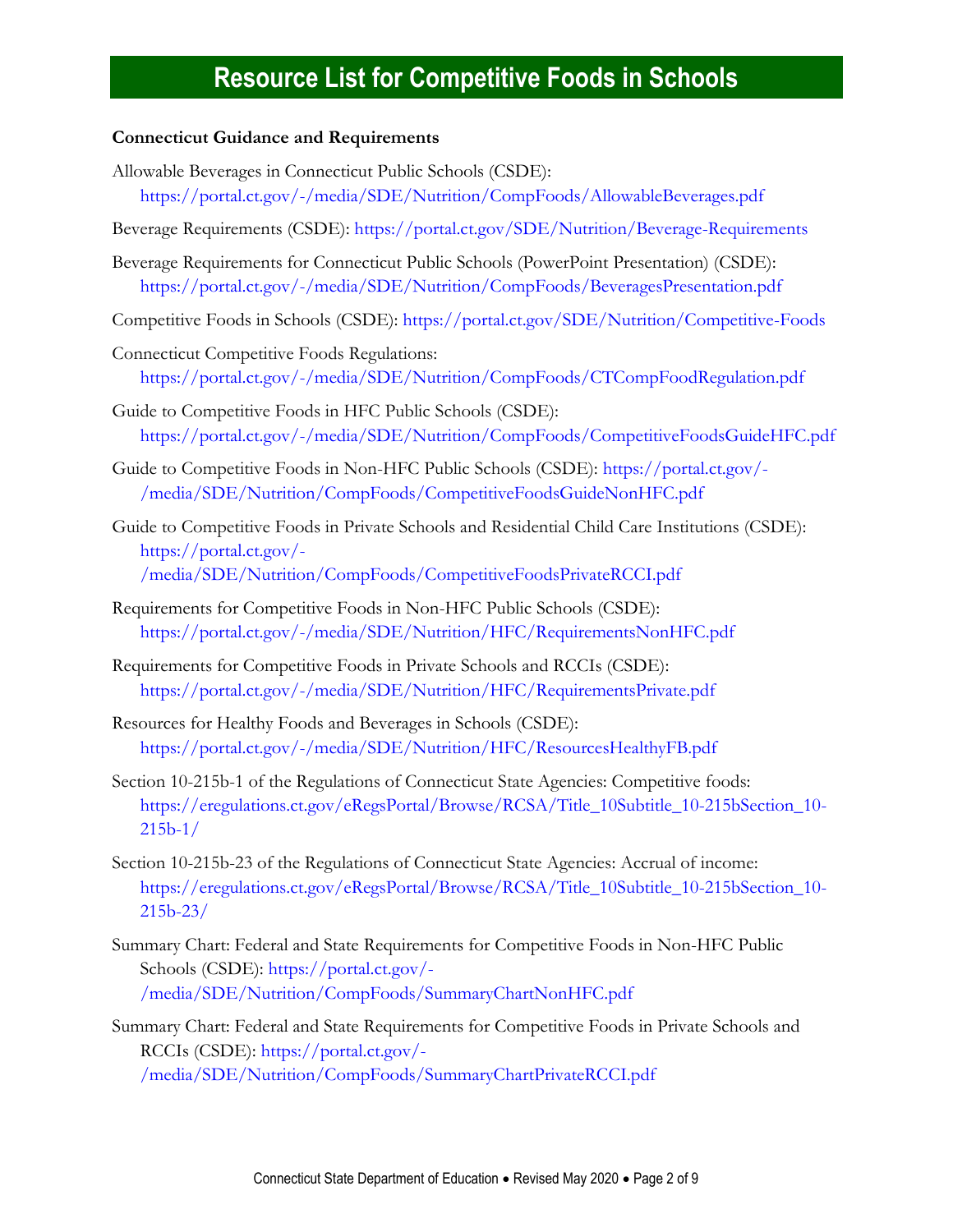### <span id="page-2-0"></span>**Connecticut Nutrition Standards**

Public school districts that choose to implement the healthy food option under [Healthy](https://portal.ct.gov/SDE/Nutrition/Healthy-Food-Certification)  [Food Certification](https://portal.ct.gov/SDE/Nutrition/Healthy-Food-Certification) [\(Section 10-215f](https://www.cga.ct.gov/current/pub/chap_169.htm#sec_10-215f) of the Connecticut General Statutes) must follow the [Connecticut Nutrition Standards](https://portal.ct.gov/SDE/Nutrition/Connecticut-Nutrition-Standards) for all foods sold to students separately from reimbursable school meals, at all times and from all sources on school premises, including, but not limited to, a la carte sales in the cafeteria, vending machines, school stores, fundraisers, culinary programs, and any other sources of food sales to students.

- Comparison of the U.S. Department of Agriculture's (USDA) Competitive Foods Standards and the Connecticut Nutrition Standards (CSDE): <https://portal.ct.gov/-/media/SDE/Nutrition/CompFoods/CNSComparisonChart.pdf>
- Connecticut Nutrition Standards (CSDE): <https://portal.ct.gov/SDE/Nutrition/Connecticut-Nutrition-Standards>
- Evaluating Foods for Compliance (CSDE): <https://portal.ct.gov/SDE/Nutrition/Connecticut-Nutrition-Standards/How-To>
- Guidance on Evaluating Recipes for Compliance with the CNS (CSDE): <https://portal.ct.gov/-/media/SDE/Nutrition/HFC/EvaluateRecipeCNS.pdf>
- How to Evaluate Foods Made from Scratch for Compliance with the CNS: <https://portal.ct.gov/-/media/SDE/Nutrition/HFC/EvaluateScratchFoodsCNS.pdf>
- How to Evaluate Purchased Foods for Compliance with the CNS: <https://portal.ct.gov/-/media/SDE/Nutrition/HFC/EvaluatePurchasedCNS.pdf>

List of Acceptable Foods and Beverages (CSDE): <https://portal.ct.gov/SDE/Nutrition/List-of-Acceptable-Foods-and-Beverages>

### <span id="page-2-1"></span>**Data and Trends**

- Competitive Foods and Beverages in U.S. Schools: A State Policy Analysis (CDC): <https://www.cdc.gov/healthyschools/nutrition/pdf/compfoodsbooklet.pdf>
- Health Impact Assessment: National Nutrition Standards for Snack and a la Carte Foods and Beverages Sold in Schools (Robert Wood Johnson Foundation and The PEW Charitable Trusts): [https://www.pewtrusts.org/en/research-and-analysis/reports/0001/01/01/health](https://www.pewtrusts.org/en/research-and-analysis/reports/0001/01/01/health-impact-assessment-national-nutrition-standards-for-snack-and-a-la-carte-foods-and-beverages-sold-in-schools)[impact-assessment-national-nutrition-standards-for-snack-and-a-la-carte-foods-and-beverages](https://www.pewtrusts.org/en/research-and-analysis/reports/0001/01/01/health-impact-assessment-national-nutrition-standards-for-snack-and-a-la-carte-foods-and-beverages-sold-in-schools)[sold-in-schools](https://www.pewtrusts.org/en/research-and-analysis/reports/0001/01/01/health-impact-assessment-national-nutrition-standards-for-snack-and-a-la-carte-foods-and-beverages-sold-in-schools)
- Impact of Competitive Foods in Public Schools on Child Nutrition: Effects on Adolescent Obesity in the United States: An Integrative Systematic Literature Review (Global Health Action) (National Institutes of Health, National Library of Medicine): <https://www.ncbi.nlm.nih.gov/pmc/articles/PMC5998782/>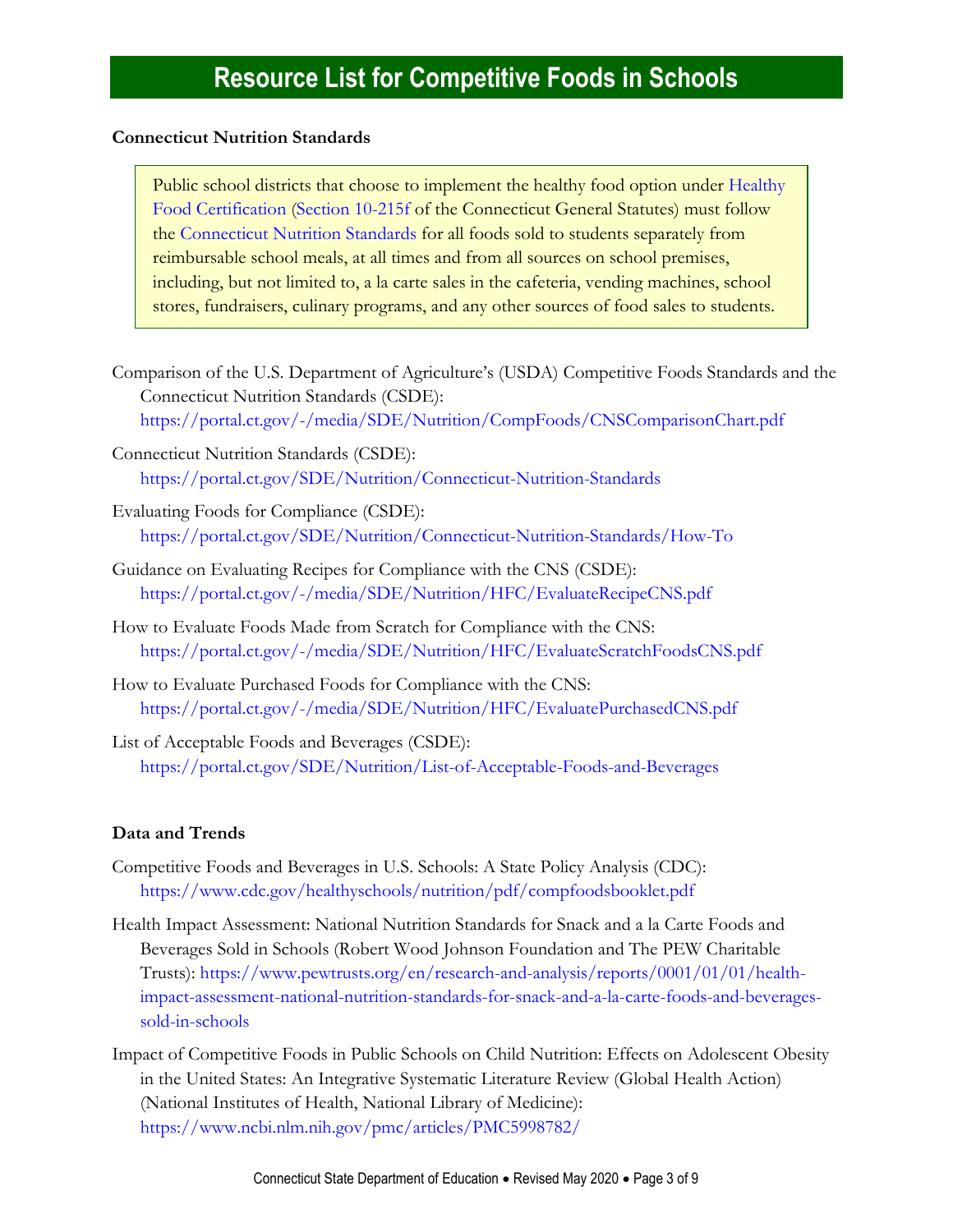- School Foods Sold Outside of Meals (Competitive Foods): A Research Brief (Robert Wood Johnson Foundation): [https://childnutrition.ncpublicschools.gov/information-resources/competitive](https://childnutrition.ncpublicschools.gov/information-resources/competitive-foods/research-brief.pdf)[foods/research-brief.pdf](https://childnutrition.ncpublicschools.gov/information-resources/competitive-foods/research-brief.pdf)
- State and National School Snack Policies: How they compare (The PEW Charitable Trusts): [https://www.pewtrusts.org/en/research-and-analysis/fact-sheets/2015/01/state-and-national](https://www.pewtrusts.org/en/research-and-analysis/fact-sheets/2015/01/state-and-national-school-snack-policies)[school-snack-policies](https://www.pewtrusts.org/en/research-and-analysis/fact-sheets/2015/01/state-and-national-school-snack-policies)

#### <span id="page-3-0"></span>**Financial Impact of Healthy Foods**

- Arizona Healthy School Environment Model Policy Implementation Study (Arizona Department of Education):<https://files.eric.ed.gov/fulltext/ED485901.pdf>
- Controlling Junk Food and the Bottom Line: Case Studies of Schools Successfully Implementing Strong Nutrition Standards for Competitive Foods and Beverages (Illinois Public Health Institute and University of Illinois at Chicago): [https://iphionline.org/wp](https://iphionline.org/wp-content/uploads/2020/01/IPHI_Controlling_Junk_Food_Report_32113.pdf)[content/uploads/2020/01/IPHI\\_Controlling\\_Junk\\_Food\\_Report\\_32113.pdf](https://iphionline.org/wp-content/uploads/2020/01/IPHI_Controlling_Junk_Food_Report_32113.pdf)
- Dispelling School Food Funding Myths (CSPI): [https://cspinet.org/sites/default/files/attachment/school\\_food\\_funding\\_myths\\_2013.pdf](https://cspinet.org/sites/default/files/attachment/school_food_funding_myths_2013.pdf)
- Dollars and Sense: The Financial Impact of Selling Healthier School Foods (The Center for Weight and Health, University of California, Berkeley): [http://archive.calendow.org/uploadedFiles/Health\\_Happends\\_Here/In\\_Schools/Dollars\\_and](http://archive.calendow.org/uploadedFiles/Health_Happends_Here/In_Schools/Dollars_and_Sense_FINAL.pdf) [\\_Sense\\_FINAL.pdf](http://archive.calendow.org/uploadedFiles/Health_Happends_Here/In_Schools/Dollars_and_Sense_FINAL.pdf)
- Financial Impacts of Nutrition Standards for Snacks Sold in Schools (Kids' Safe and Healthful Foods Project): [https://www.pewtrusts.org/en/research-and](https://www.pewtrusts.org/en/research-and-analysis/articles/2013/02/19/financial-impacts-of-nutrition-standards-for-snacks-sold-in-schools)[analysis/articles/2013/02/19/financial-impacts-of-nutrition-standards-for-snacks-sold-in](https://www.pewtrusts.org/en/research-and-analysis/articles/2013/02/19/financial-impacts-of-nutrition-standards-for-snacks-sold-in-schools)[schools](https://www.pewtrusts.org/en/research-and-analysis/articles/2013/02/19/financial-impacts-of-nutrition-standards-for-snacks-sold-in-schools)
- Implementing Strong Nutrition Standards for Schools: Financial Implications (Centers for Disease Control and Prevention): [https://www.cdc.gov/healthyschools/nutrition/pdf/Financial\\_Implications.pdf](https://www.cdc.gov/healthyschools/nutrition/pdf/Financial_Implications.pdf)
- Making It Happen! School Nutrition Success Stories (CDC and USDA): <https://www.cdc.gov/healthyschools/mih/index.htm>
- Schools and School Districts That Have Improved School Foods and Beverages and Not Lost Money (Center for Science in the Public Interest): [https://cspinet.org/sites/default/files/attachment/school\\_vending\\_machine\\_case\\_studies.pdf](https://cspinet.org/sites/default/files/attachment/school_vending_machine_case_studies.pdf)
- <span id="page-3-1"></span>The Economic Impact of National School Nutrition Standards on Schools and the Beverage Industry (Center for Science in the Public Interest): [https://cspinet.org/resource/economic](https://cspinet.org/resource/economic-impact-national-school-nutrition-standards-schools-and-beverage-industry)[impact-national-school-nutrition-standards-schools-and-beverage-industry](https://cspinet.org/resource/economic-impact-national-school-nutrition-standards-schools-and-beverage-industry)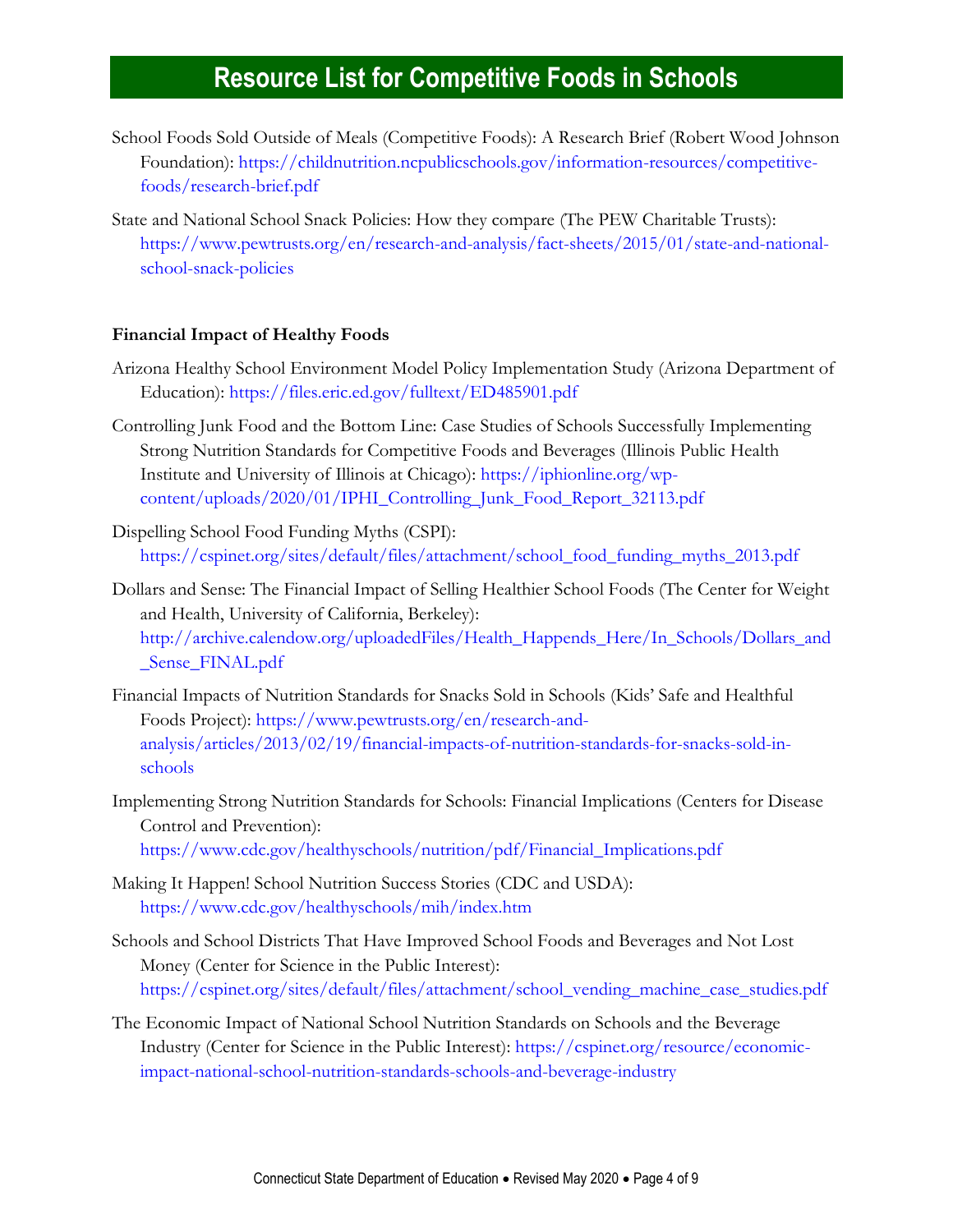### **Healthy Food Certification**

Healthy Food Certification under [Section 10-215f](https://www.cga.ct.gov/current/pub/chap_169.htm#sec_10-215f) of the Connecticut General Statutes requires that each board of education or governing authority for all public schools participating in the National School Lunch Program (NSLP) must certify annually to the CSDE whether the district will follow the Connecticut Nutrition Standards for all foods sold to students separately from reimbursable school meals.

Healthy Food Certification (CSDE):

<https://portal.ct.gov/SDE/Nutrition/Healthy-Food-Certification>

- Healthy Food Certification Participation: List of Participating School Districts (CSDE): <https://portal.ct.gov/-/media/SDE/Nutrition/HFC/Data/HFCschools.pdf>
- Healthy Food Certification Participation: Map of Participating School Districts (CSDE): <https://portal.ct.gov/-/media/SDE/Nutrition/HFC/Data/HFCmap.pdf>
- Questions and Answers on Connecticut Statutes for School Foods and Beverages (CSDE): <https://portal.ct.gov/-/media/SDE/Nutrition/HFC/CTStatutesQA.pdf>
- Requirements for Food and Beverage Fundraisers in HFC Public Schools (CSDE): <https://portal.ct.gov/-/media/SDE/Nutrition/HFC/FundraisersHFC.pdf>
- Requirements for Foods and Beverages in HFC Public Schools (CSDE): <https://portal.ct.gov/-/media/SDE/Nutrition/HFC/RequirementsHFC.pdf>
- Requirements for Foods and Beverages in School Stores in HFC Public Schools (CSDE): <https://portal.ct.gov/-/media/SDE/Nutrition/HFC/StoresHFC.pdf>
- Requirements for Foods and Beverages in Vending Machines in HFC Public Schools (CSDE): <https://portal.ct.gov/-/media/SDE/Nutrition/HFC/VendingHFC.pdf>
- Summary Chart: Federal and State Requirements for Competitive Foods in HFC Public Schools (CSDE): [https://portal.ct.gov/-](https://portal.ct.gov/-/media/SDE/Nutrition/CompFoods/SummaryChartHFC.pdf) [/media/SDE/Nutrition/CompFoods/SummaryChartHFC.pdf](https://portal.ct.gov/-/media/SDE/Nutrition/CompFoods/SummaryChartHFC.pdf)

### <span id="page-4-0"></span>**School Culinary Programs**

CSDE Operational Memorandum No. 31-14: Federal and State Requirements for Culinary Education Programs: Smart Snacks versus Connecticut Nutrition Standards: <https://portal.ct.gov/-/media/SDE/Nutrition/NSLP/Memos/OM2014/OM31-14.pdf>

USDA Memo SP 40-2014: Smart Snacks Nutrition Standards and Culinary Education Program: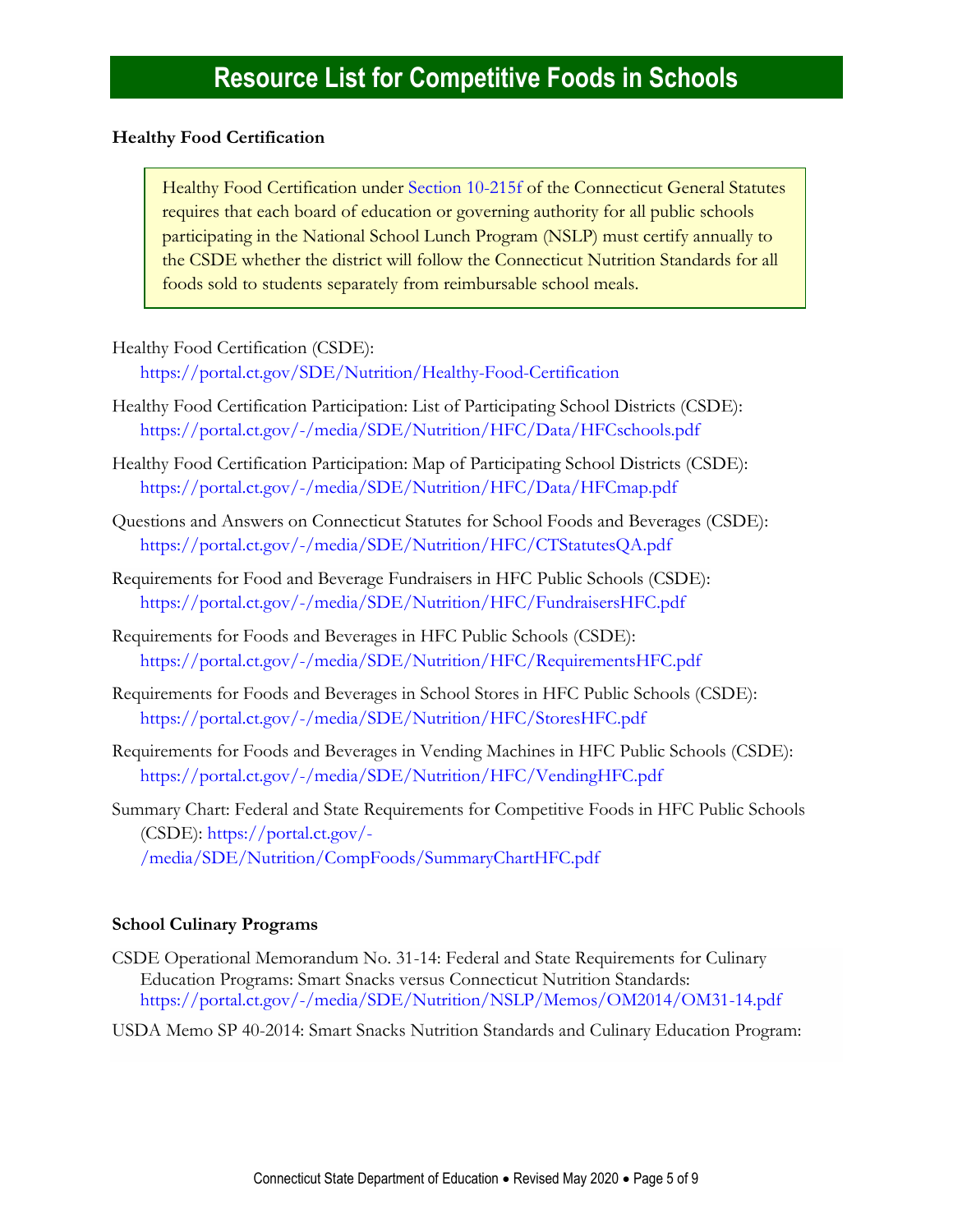#### <span id="page-5-0"></span>**School Fundraisers**

- 5 Ways to Plan a Healthy Fundraiser (ICN): <https://theicn.org/resources/1481/grab-in-5/116657/5-ways-to-plan-a-healthy-fundraiser.pdf>
- Best Practices for Healthy School Fundraisers (USDA): <https://www.fns.usda.gov/tn/best-practices-healthy-school-fundraisers>
- Creative Financing and Fun Fundraising (California Project Lean, California Department of Health Services):

[https://www.venturausd.org/Portals/3/Health%20Services/Creative\\_Financing\\_and\\_Fun\\_Fun](https://www.venturausd.org/Portals/3/Health%20Services/Creative_Financing_and_Fun_Fundraising.pdf) [draising.pdf](https://www.venturausd.org/Portals/3/Health%20Services/Creative_Financing_and_Fun_Fundraising.pdf)

- Fundraising (Alliance for a Healthier Generation): [https://www.healthiergeneration.org/take](https://www.healthiergeneration.org/take-action/schools/wellness-topics/smart-snacks/fundraising)[action/schools/wellness-topics/smart-snacks/fundraising](https://www.healthiergeneration.org/take-action/schools/wellness-topics/smart-snacks/fundraising)
- Healthy Fundraisers (Action for Healthy Kids): [https://www.actionforhealthykids.org/wp](https://www.actionforhealthykids.org/wp-content/uploads/2019/05/Healthy-Fundraisers-Tip-Sheet.pdf)[content/uploads/2019/05/Healthy-Fundraisers-Tip-Sheet.pdf](https://www.actionforhealthykids.org/wp-content/uploads/2019/05/Healthy-Fundraisers-Tip-Sheet.pdf)
- Healthy Fundraising (CSDE): <https://portal.ct.gov/-/media/SDE/Nutrition/Resources/HealthyFundraising.pdf>
- Non-Food Ways to Raise Funds and Reward a Job Well Done (Texas Department of Agriculture): [http://www.squaremeals.org/Portals/8/files/publications/Non%20Food%20Ways%20to%20](http://www.squaremeals.org/Portals/8/files/publications/Non%20Food%20Ways%20to%20Reward.pdf) [Reward.pdf](http://www.squaremeals.org/Portals/8/files/publications/Non%20Food%20Ways%20to%20Reward.pdf)
- Promote Good Health While Raising Money for Schools (The PEW Charitable Trust): [https://www.pewtrusts.org/en/research-and-analysis/articles/2015/08/13/promote-good](https://www.pewtrusts.org/en/research-and-analysis/articles/2015/08/13/promote-good-health-while-raising-money-for-schools)[health-while-raising-money-for-schools](https://www.pewtrusts.org/en/research-and-analysis/articles/2015/08/13/promote-good-health-while-raising-money-for-schools)
- Requirements for Food and Beverage Fundraisers in HFC Public Schools (CSDE): <https://portal.ct.gov/-/media/SDE/Nutrition/HFC/FundraisersHFC.pdf>
- Requirements for Food and Beverage Fundraisers in Non-HFC Public Schools (CSDE): <https://portal.ct.gov/-/media/SDE/Nutrition/HFC/FundraisersNonHFC.pdf>
- Requirements for Food and Beverage Fundraisers in Private Schools and Residential Child Care Institutions (CSDE): <https://portal.ct.gov/-/media/SDE/Nutrition/HFC/FundraisersPrivate.pdf>
- Sweet Deals: School Fundraising Can Be Healthy and Profitable (Center for Science in the Public Interest): [https://cspinet.org/resource/sweet-deals-school-fundraising-can-be-healthy-and](https://cspinet.org/resource/sweet-deals-school-fundraising-can-be-healthy-and-profitable)[profitable](https://cspinet.org/resource/sweet-deals-school-fundraising-can-be-healthy-and-profitable)
- Yes You Can! A Fresh Look at Healthy Fundraisers for Schools (East & Central Harlem District Public Health Office and the Strategic Alliance for Health): <https://www1.nyc.gov/assets/doh/downloads/pdf/dpho/dpho-fundraiser-guide.pdf>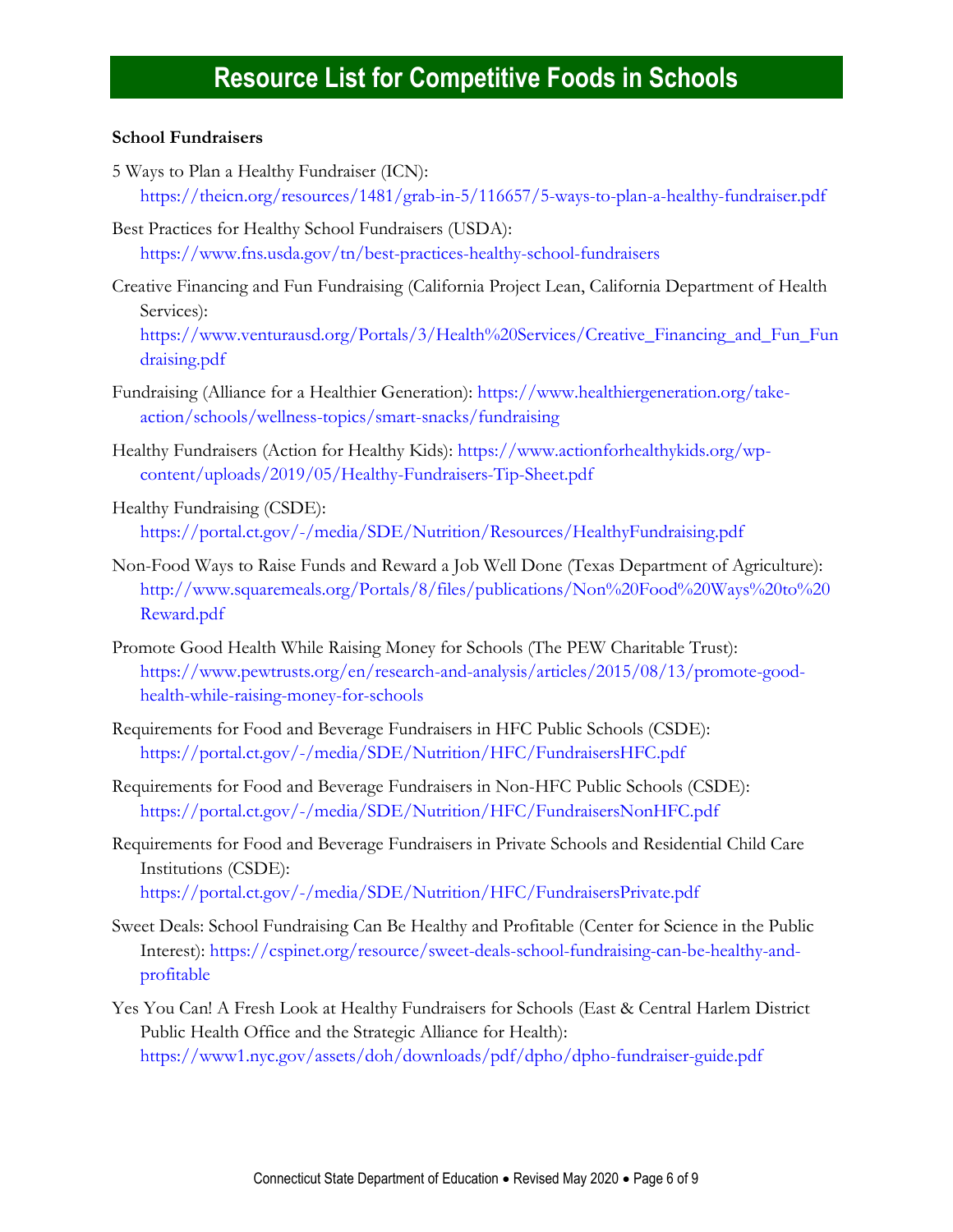### **School Stores**

- Requirements for School Stores in HFC Public Schools (CSDE): <https://portal.ct.gov/-/media/SDE/Nutrition/HFC/StoresHFC.pdf>
- Requirements for School Stores in Non-HFC Public Schools (CSDE): <https://portal.ct.gov/-/media/SDE/Nutrition/HFC/StoresNonHFC.pdf>
- Requirements for School Stores in Private Schools and Residential; Child Care Institutions (CSDE): <https://portal.ct.gov/-/media/SDE/Nutrition/HFC/StoresPrivate.pdf>

#### <span id="page-6-0"></span>**School Vending Machines**

- CSDE Operational Memorandum No. 01-18: Accrual of Income from Sales of Competitive Foods in Schools: [https://portal.ct.gov/-/media/SDE/Nutrition/NSLP/Memos/OM2018/OM01-](https://portal.ct.gov/-/media/SDE/Nutrition/NSLP/Memos/OM2018/OM01-18.pdf) [18.pdf](https://portal.ct.gov/-/media/SDE/Nutrition/NSLP/Memos/OM2018/OM01-18.pdf)
- Requirements for Foods and Beverages in Vending Machines in HFC Public Schools (CSDE): <https://portal.ct.gov/-/media/SDE/Nutrition/HFC/VendingHFC.pdf>
- Requirements for Foods and Beverages in Vending Machines in Non-HFC Public Schools (CSDE):<https://portal.ct.gov/-/media/SDE/Nutrition/HFC/VendingNonHFC.pdf>
- Requirements for Foods and Beverages in Vending Machines in Private Schools and Residential; Child Care Institutions (CSDE): [https://portal.ct.gov/-](https://portal.ct.gov/-/media/SDE/Nutrition/HFC/VendingPrivate.pdf) [/media/SDE/Nutrition/HFC/VendingPrivate.pdf](https://portal.ct.gov/-/media/SDE/Nutrition/HFC/VendingPrivate.pdf)

School Vending Machines (CDC): <https://www.cdc.gov/healthyschools/nutrition/vending.htm>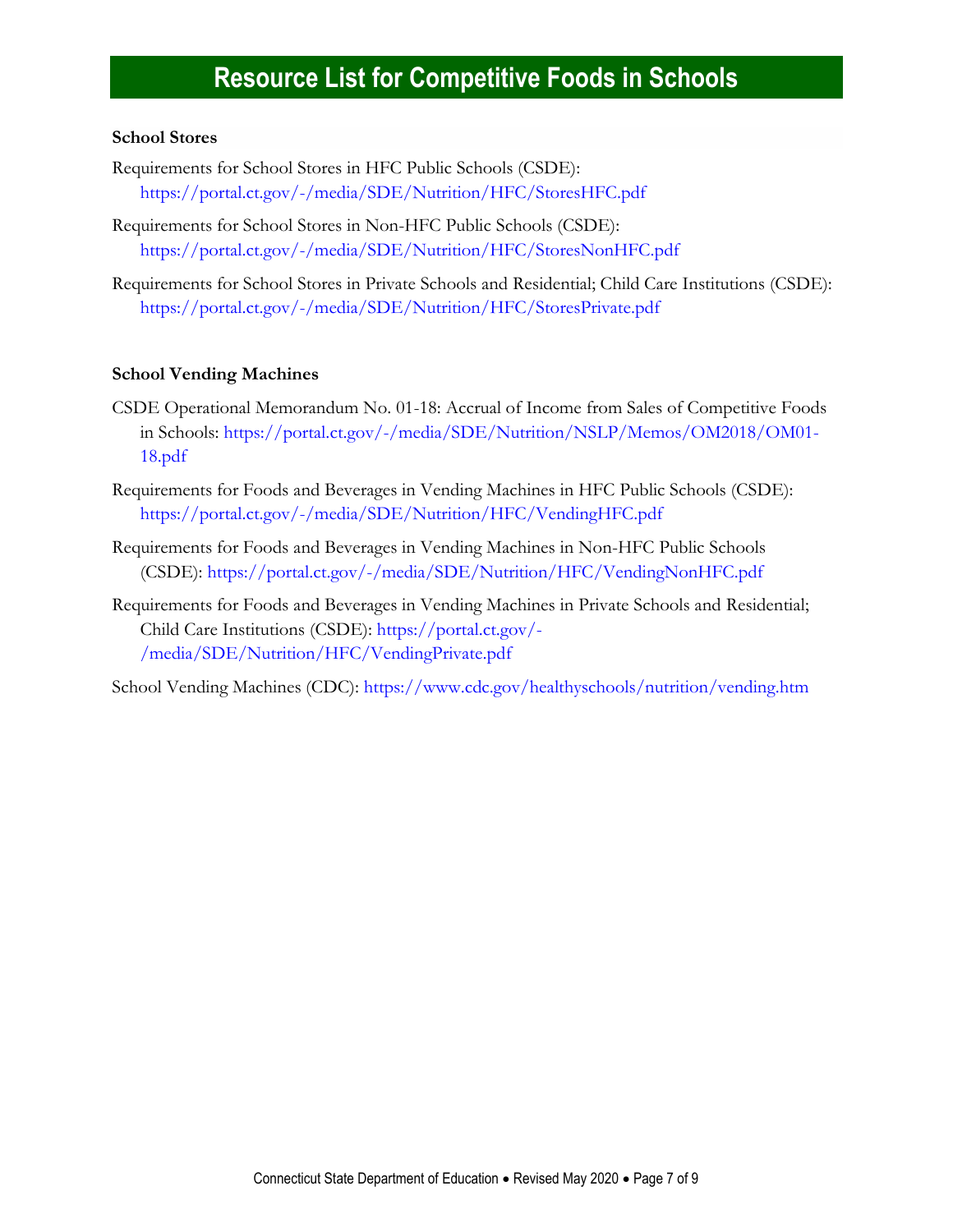### **USDA's Smart Snacks Nutrition Standards**

The USDA's Smart Snacks nutrition standards apply to all competitive foods sold on school campus during the school day in public schools, private schools, and residential child care institutions (RCCIs) participating in the National School Lunch Program (NSLP) and School Breakfast Program (SBP). Connecticut public school districts that choose the healthy food option of Healthy Food Certification under [Section 10-215f](https://www.cga.ct.gov/current/pub/chap_169.htm#sec_10-215f) of the Connecticut General Statutes must comply with the stricter [Connecticut Nutrition Standards.](https://portal.ct.gov/SDE/Nutrition/Connecticut-Nutrition-Standards)

- A Guide to Smart Snacks in Schools (USDA): <https://www.fns.usda.gov/tn/guide-smart-snacks-school>
- Smart Snacks (Alliance for a Healthier Generation): [https://www.healthiergeneration.org/take\\_action/schools/snacks\\_and\\_beverages/smart\\_snacks/](https://www.healthiergeneration.org/take_action/schools/snacks_and_beverages/smart_snacks/)
- Smart Snacks (Centers for Disease Control and Prevention): <https://www.cdc.gov/healthyschools/npao/smartsnacks.htm>
- Smart Snacks Calculator (Alliance for a Healthier Generation): <https://foodplanner.healthiergeneration.org/calculator/>
- Smart Snacks in School Infographic (USDA): <https://www.fns.usda.gov/smart-snacks-school-infographic>
- Smart Snacks in Schools (The PEW Charitable Trusts): [https://www.pewtrusts.org/en/research](https://www.pewtrusts.org/en/research-and-analysis/articles/2014/08/smart-snacks-in-schools)[and-analysis/articles/2014/08/smart-snacks-in-schools](https://www.pewtrusts.org/en/research-and-analysis/articles/2014/08/smart-snacks-in-schools)
- Smart Snacks Nutrition Standards (CSDE): <https://portal.ct.gov/SDE/Nutrition/Smart-Snacks-Nutrition-Standards>
- Smart Snacks Presentation (USDA): <http://www.fns.usda.gov/sites/default/files/SmartSnacks2014.pdf>
- Summary of Smart Snacks Standards (CSDE): <https://portal.ct.gov/-/media/SDE/Nutrition/CompFoods/SmartSnacks.pdf>
- Tools for Schools: Focusing on Smart Snacks (USDA): <https://www.fns.usda.gov/school-meals/tools-schools-focusing-smart-snacks>